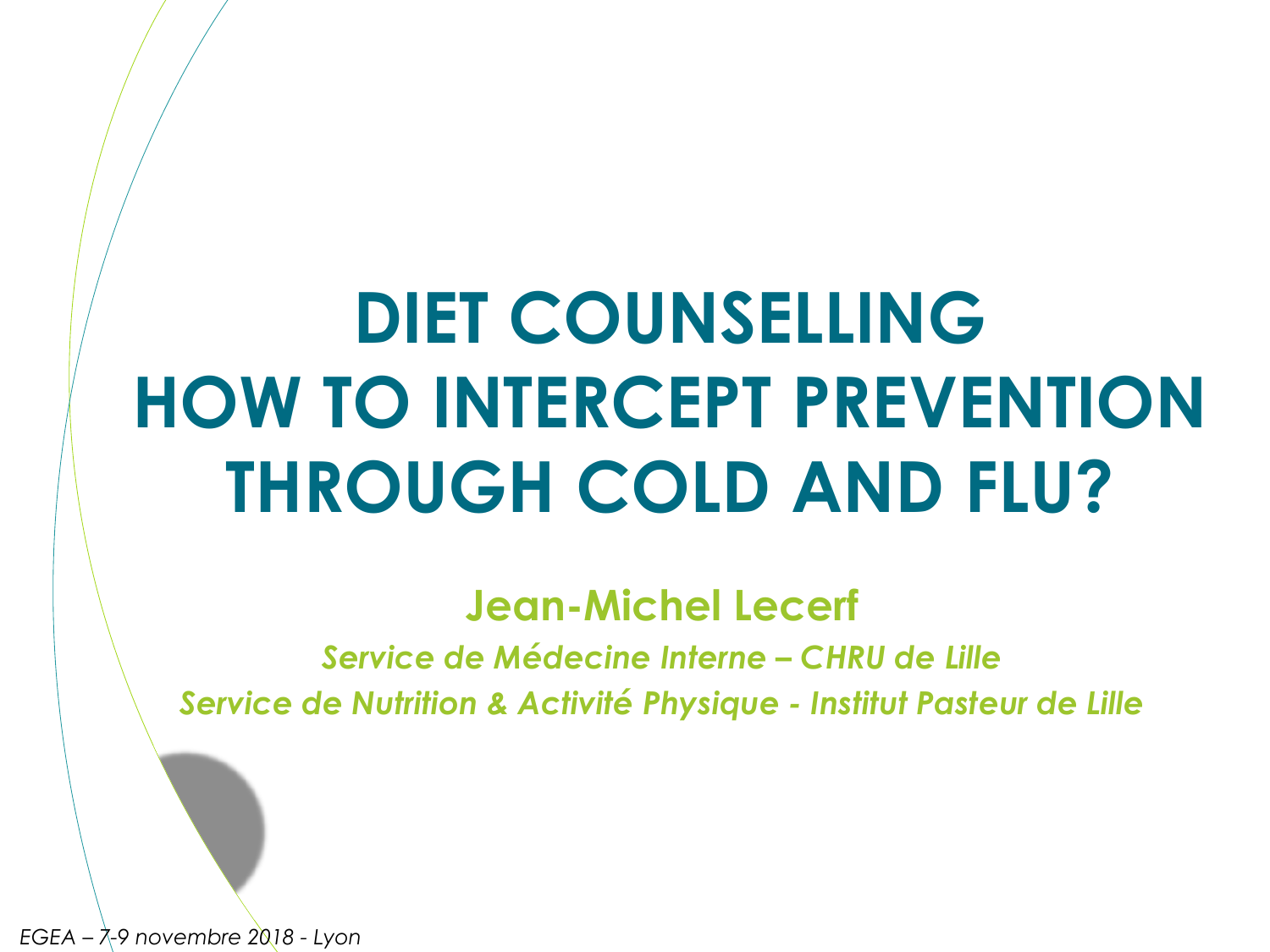## **PREVENTION AND MEDICAL PRACTICE**

**A PART FOR VACCINATION**



#### **PATIENTS DO NOT CONSULT A PRACTITIONER ON THE GROUNDS OF PREVENTION PREVENTION IS NOT CONSIDERED AS A MEDICAL ACT BY THE PRACTITIONER**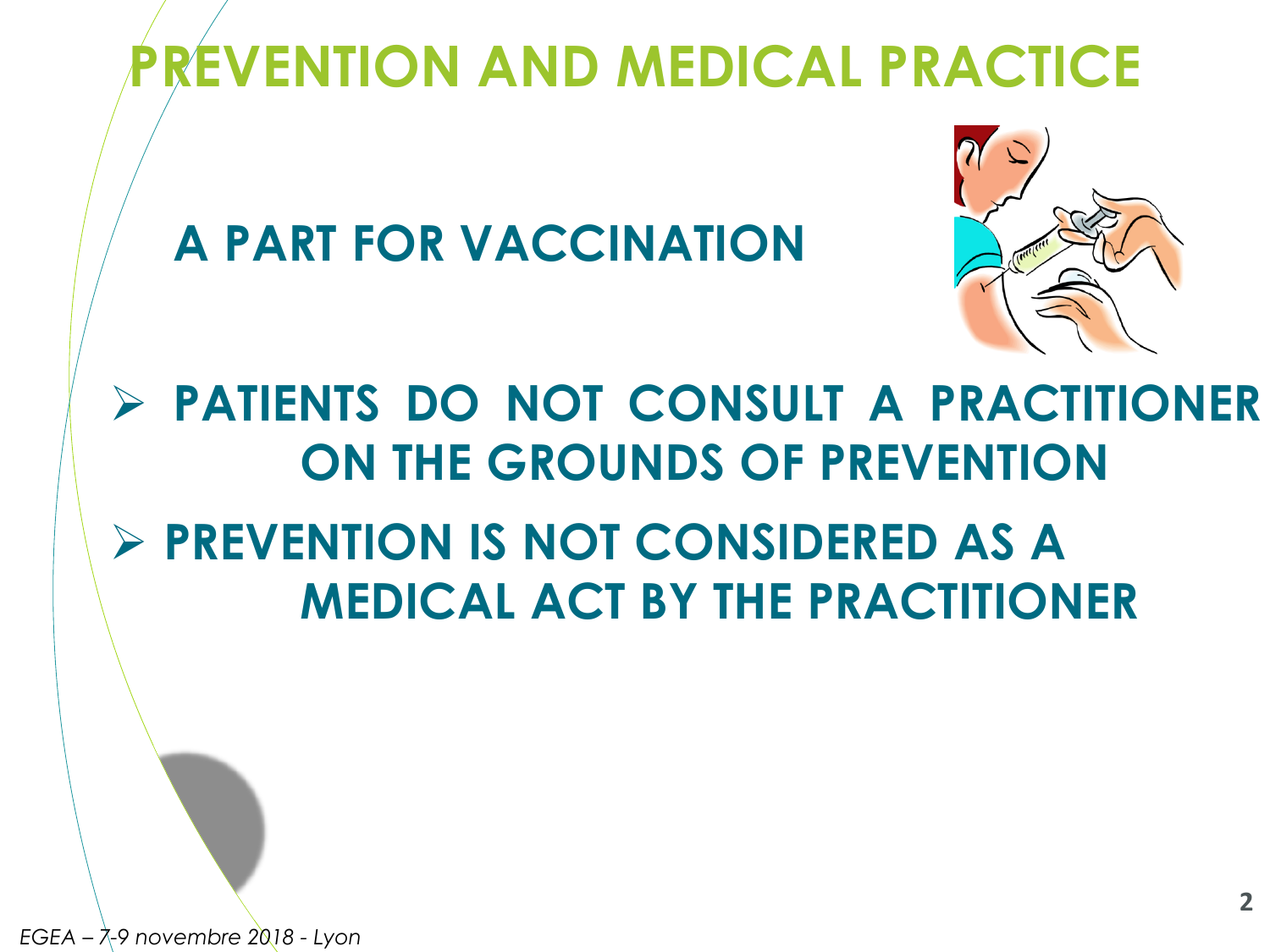#### **WHAT IS PREVENTION?**



## **IT IS NOT A VISIBLE ACTION IT IS THE ACTION OF PREVENTING THE OCCURRENCE OF SOMETHING IT IS A LONG WORK WITHOUT EVIDENCE OF RESULTS IT NEEDS THE REPETITION OF ADVICES IT IMPLIES OFTEN A CHANGE IN BEHAVIOURS**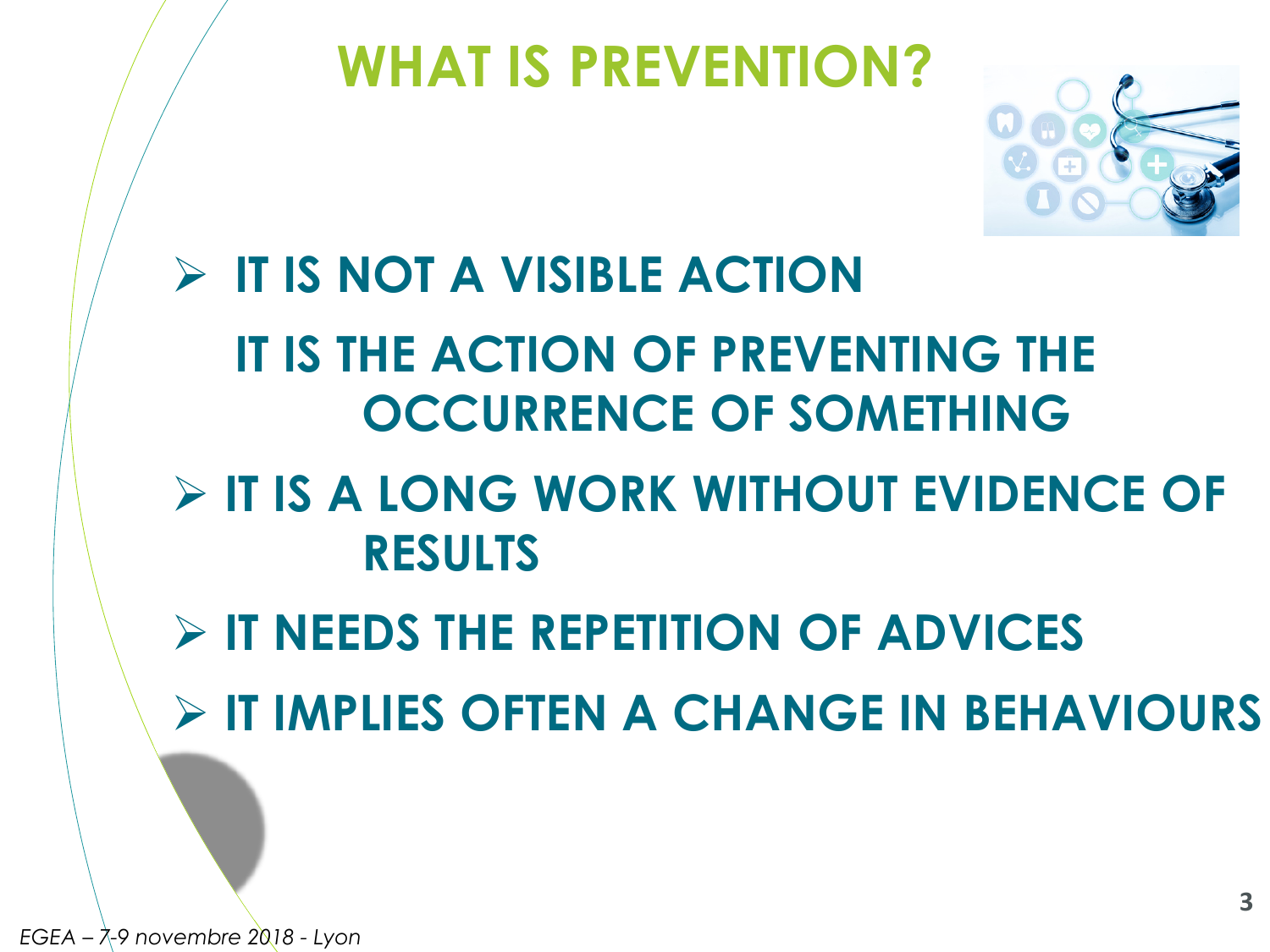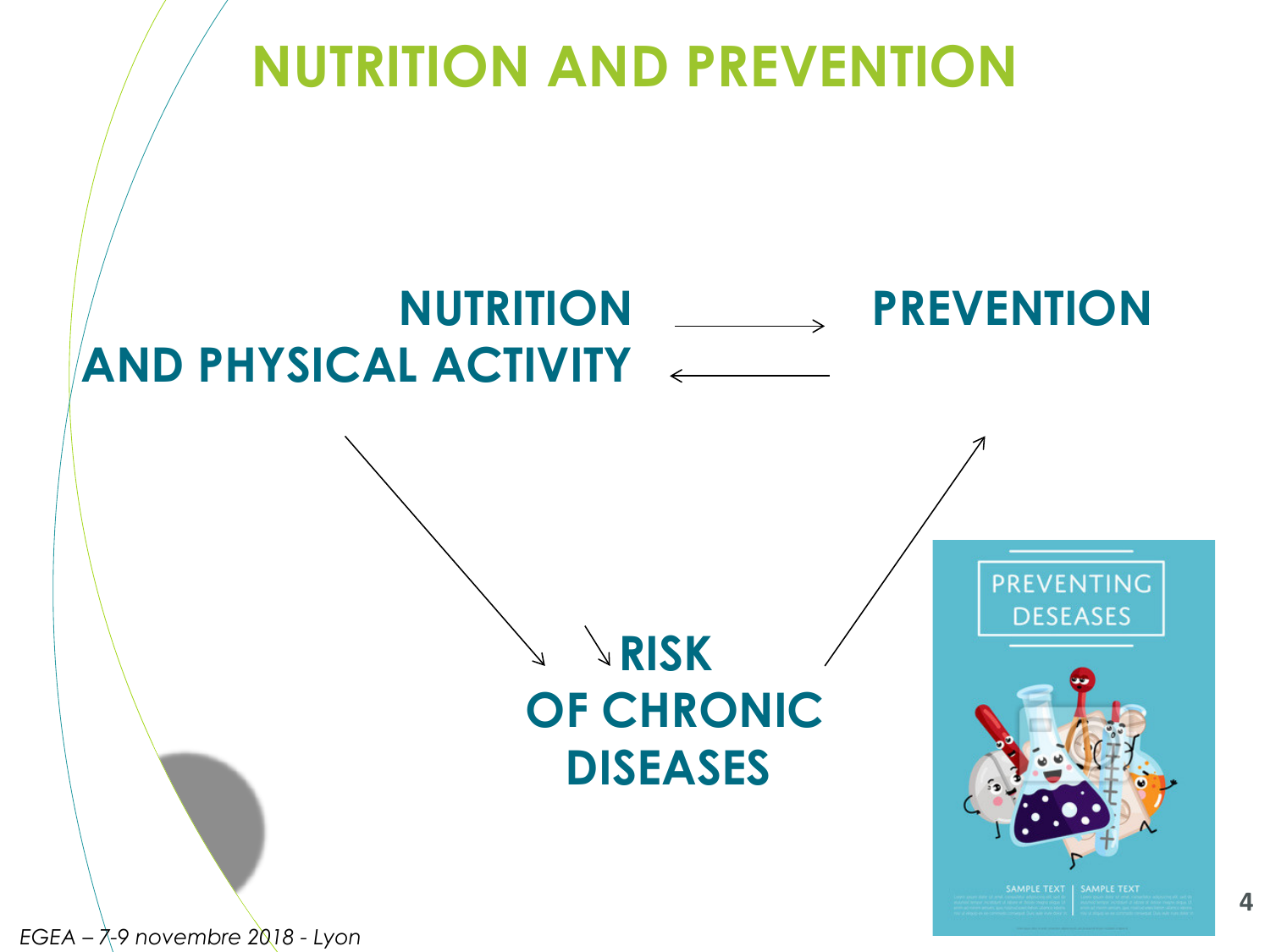**MANY OPPORTUNITIES TO APROACH PREVENTION THROUGH DIET COUNSELLING**

- **1. ACUTE DISEASE**
- **2. CHRONIC DISEASES**
- **3. SYSTEMATIC CONSULTATION**
- **4. FROM THE PATIENT TO ITS ENTOURAGE**
- **5. A SPONTANEOUS QUERY**

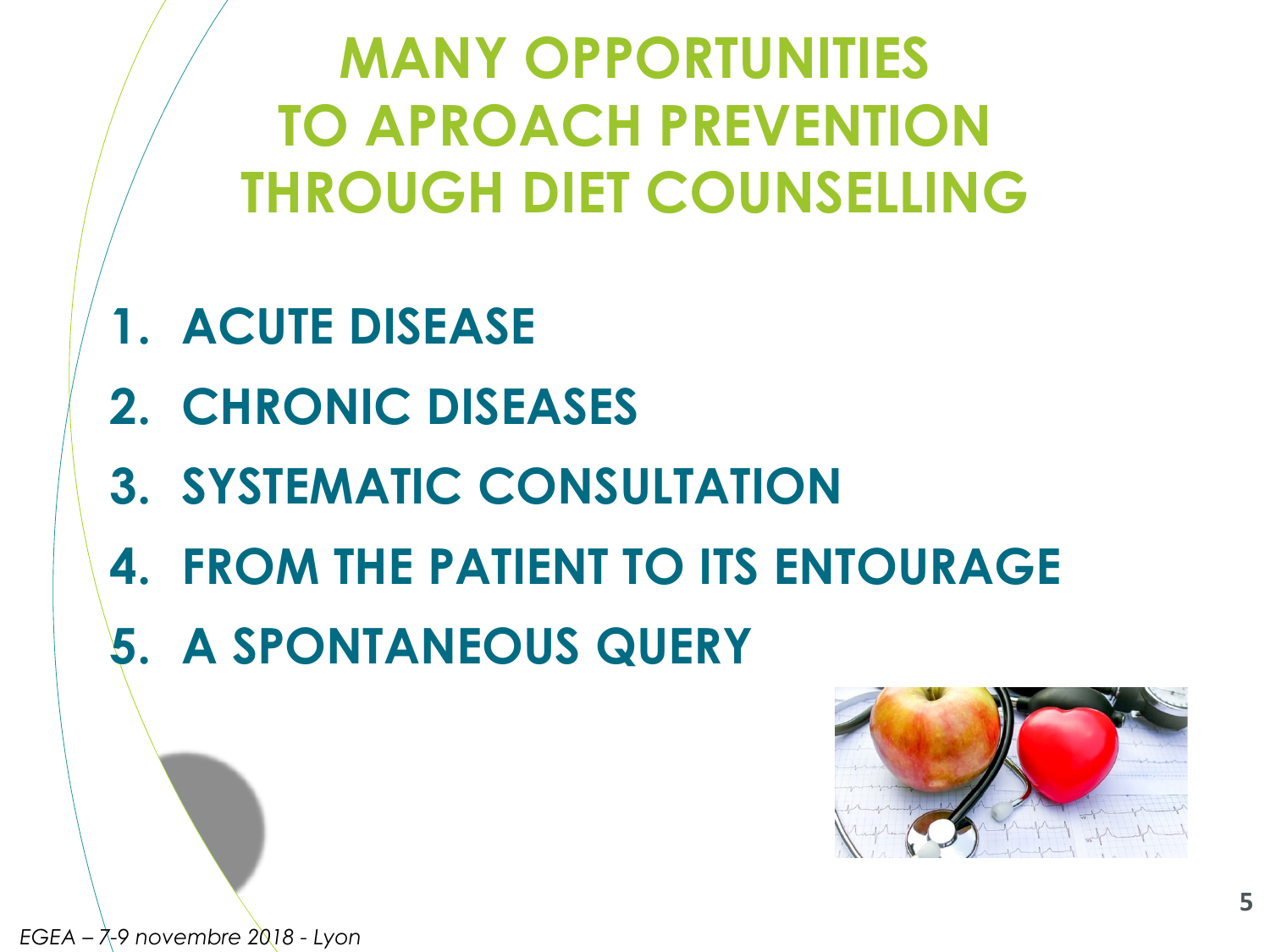### **OPPORTUNITIES**

## **ACUTE PATHOLOGY EXAMPLE**



#### **AN INFECTION (URINARY – PULMONARY…)**

## **ROLE OF THE DIET AND THE LIFESTYLE IN ORDER TO AVOID RECURRENCE**

**- HYDRATION**



- **- IMMUNE SYSTEM FRUITS AND VEGETABLES**
- **- BALANCED DIET**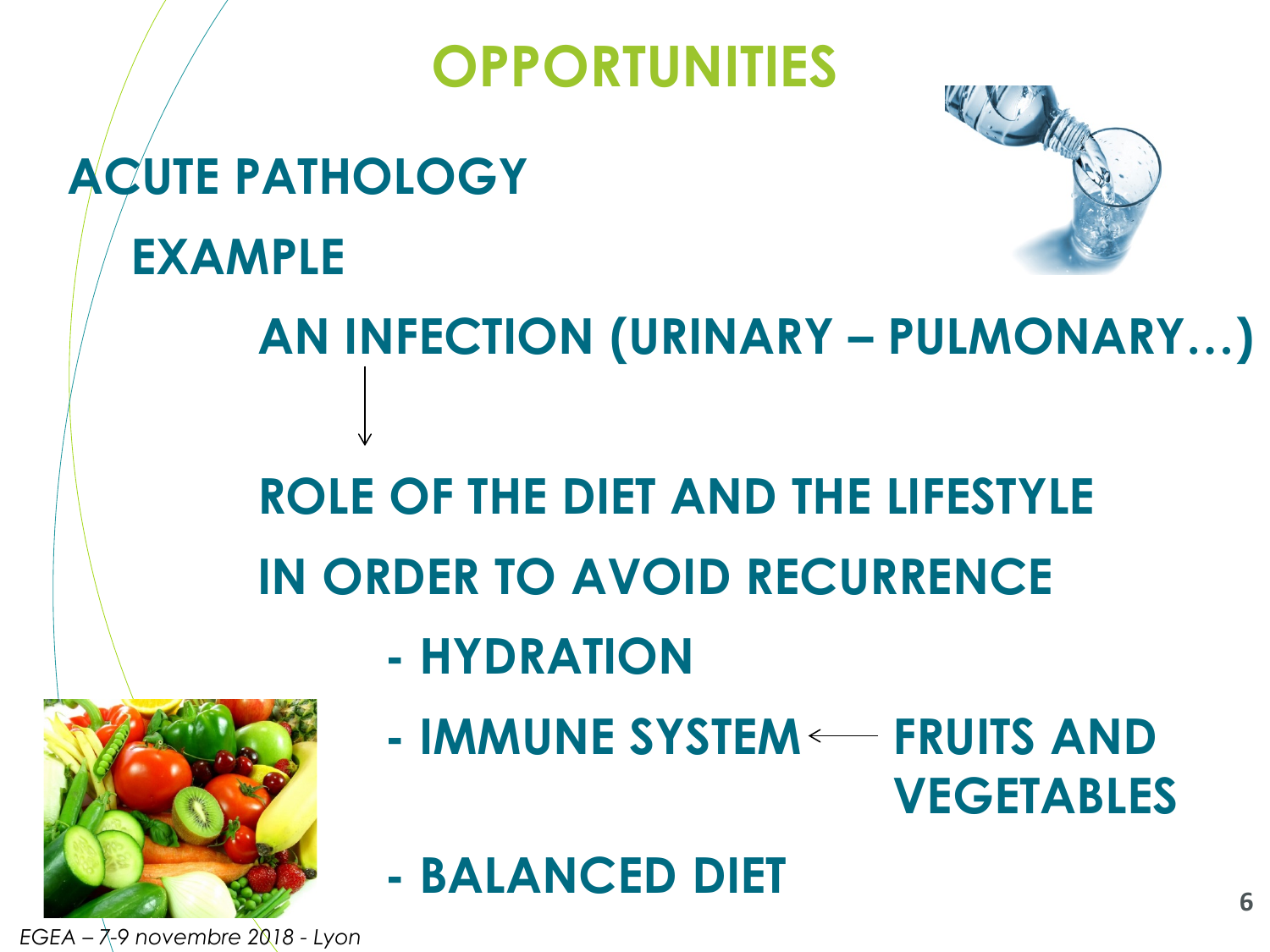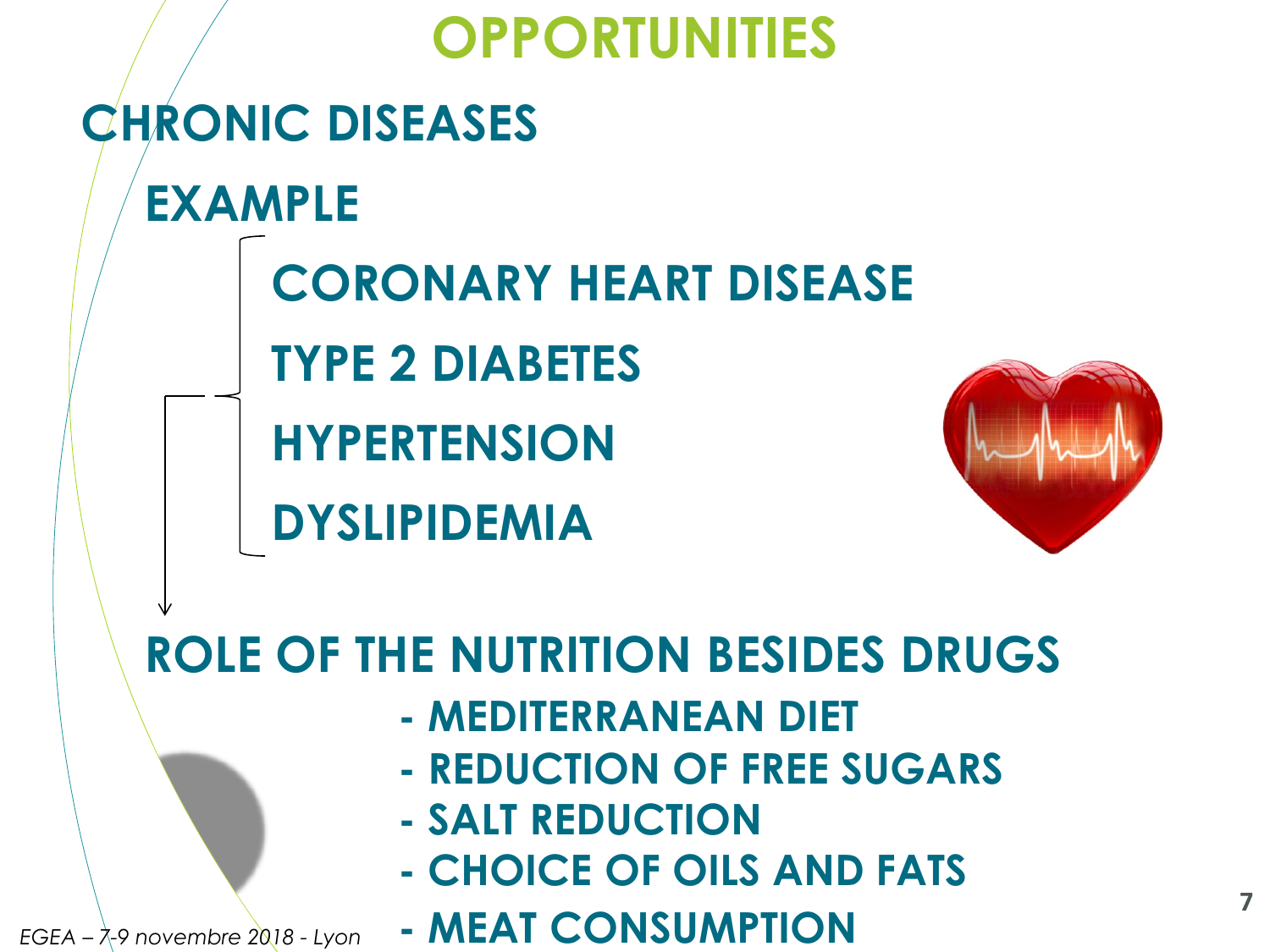#### **OPPORTUNITIES**

## **SYSTEMATIC CONSULTATION PRESCRIPTION RENEWAL VACCINATION CERTIFICATE FOR SPORT OR ADMINISTRATIVE PAPER**

#### **IMPORTANCE TO CHECK**

- **- WEIGHT**
- **- BLOOD PRESSURE**
- **- LIFE STYLE OR DIET**

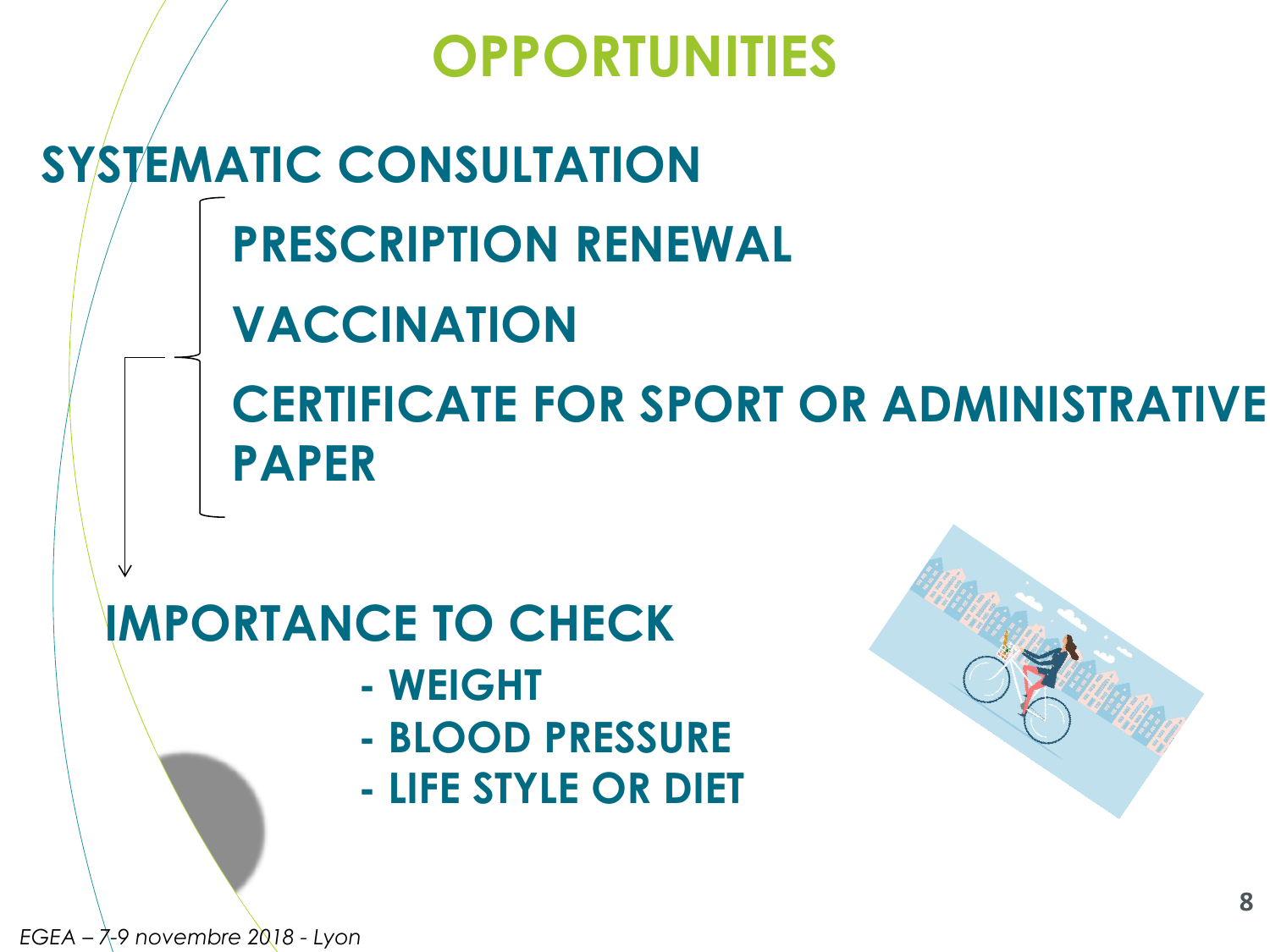



## **FROM THE PATIENT TO ITS ENTOURAGE EXAMPLES**

- **- PASSIVE SMOKING AND INFANTS OR PREGNANCY**
- **- THE ROLE OF PARENTS FOR THE CHILDREN DIET AND THEIR EXAMPLE FOR PHYSICAL ACTIVITY**
- **- THE IMPORTANCE OF NUTRITION IN THE ELDERLY**

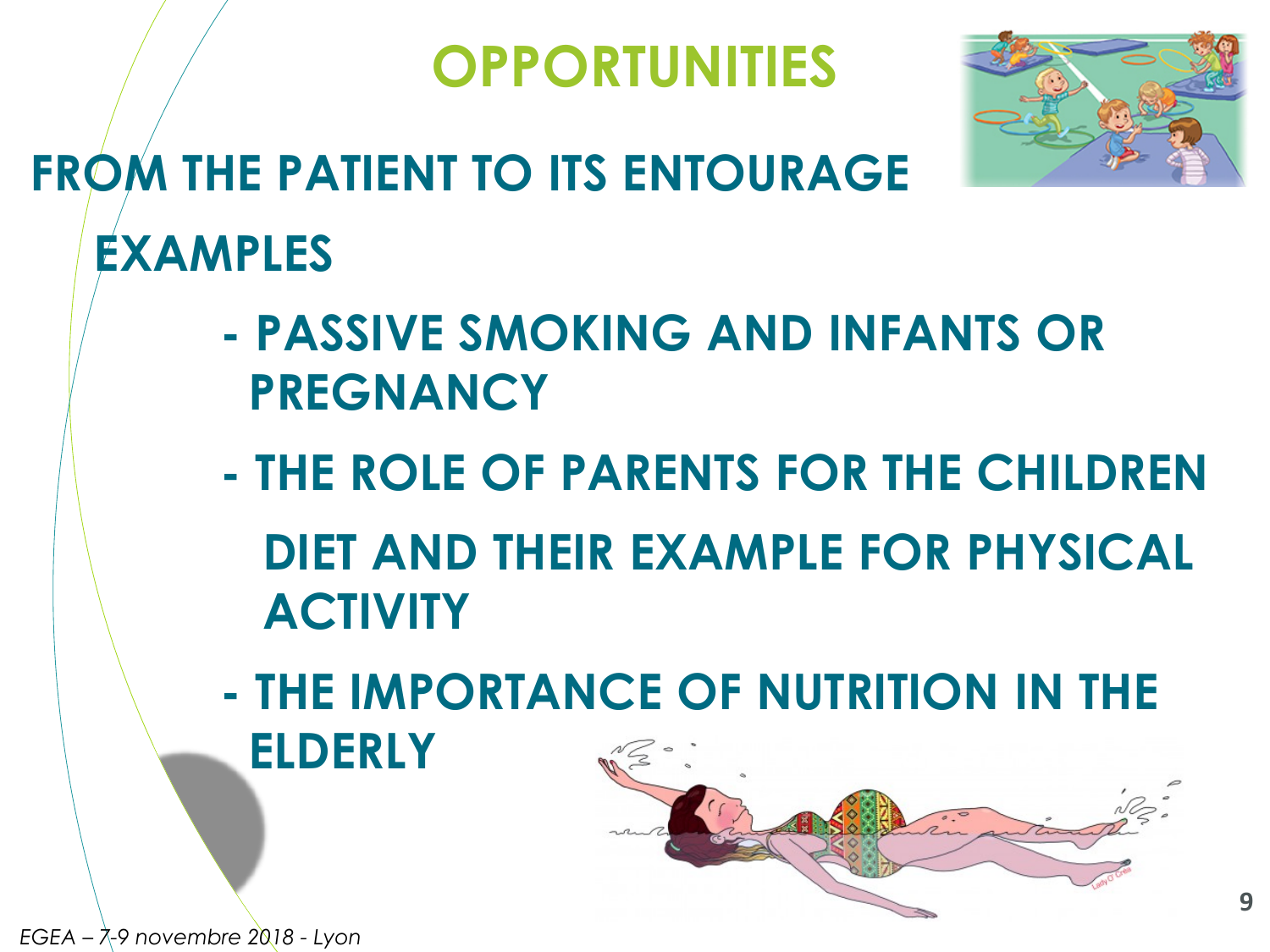#### **OPPORTUNITIES**

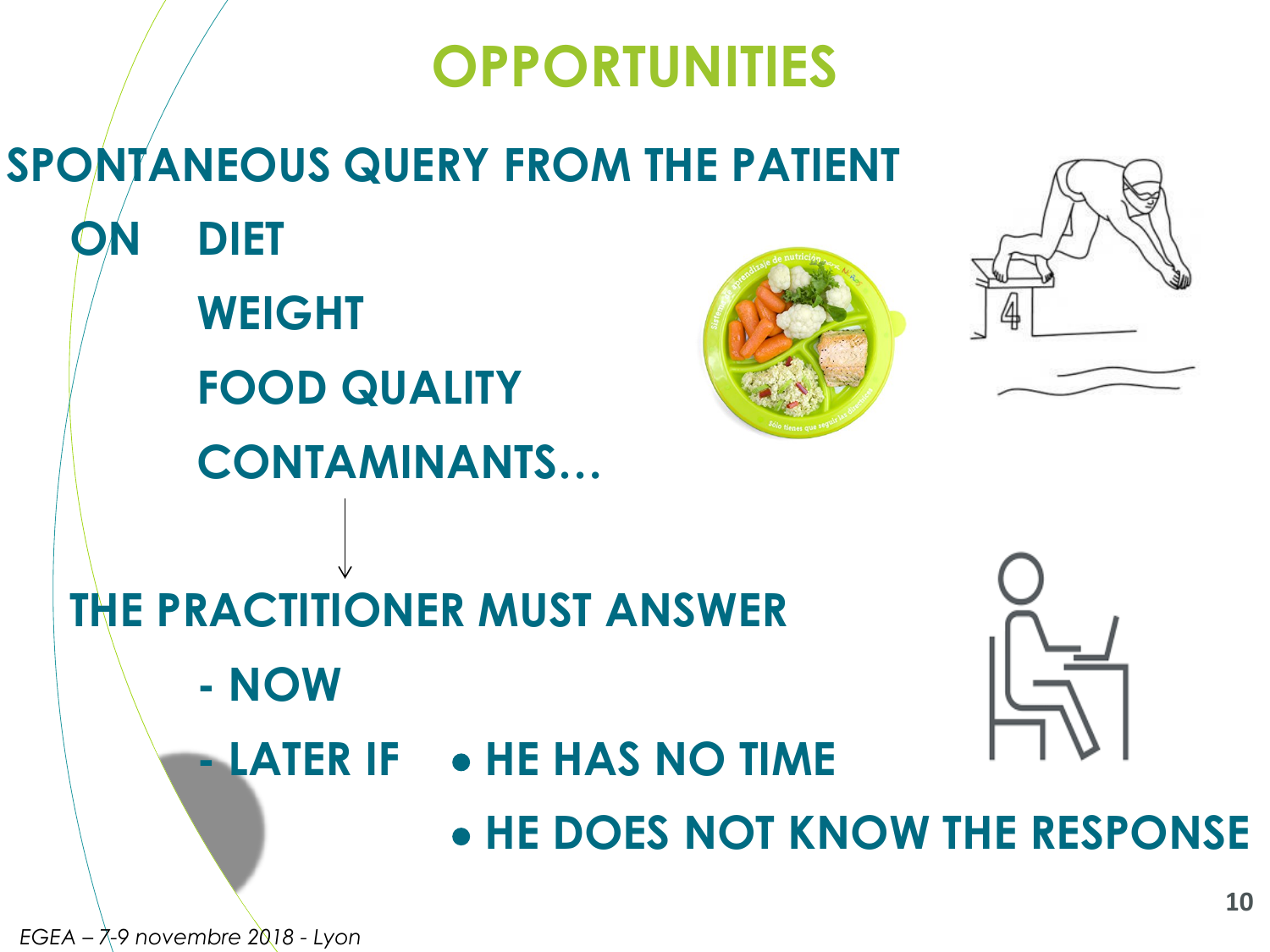# **SOME RECOMMENDATIONS AND CAUTIONS**



# - **LISTEN FOR THE PRACTITIONER**





- **NOT TO BE TOO CATEGORICAL**
- **START FROM THE PATIENT DIETARY HABITS**
- **BE POSITIVE AND CAUTIOUS**
- **REPEAT**
- **ONLY IF THE PATIENT IS READINESS TO LISTEN**
- **DO NOT ATTACK ON WEIGHT EXCESS ONLY**
- **ONE OR TWO ADVICES SIMULTANEOUSLY**
- **NOT FORGET THE ESSENTIAL ROLE**
	- **OF PHYSICAL ACTIVITY**